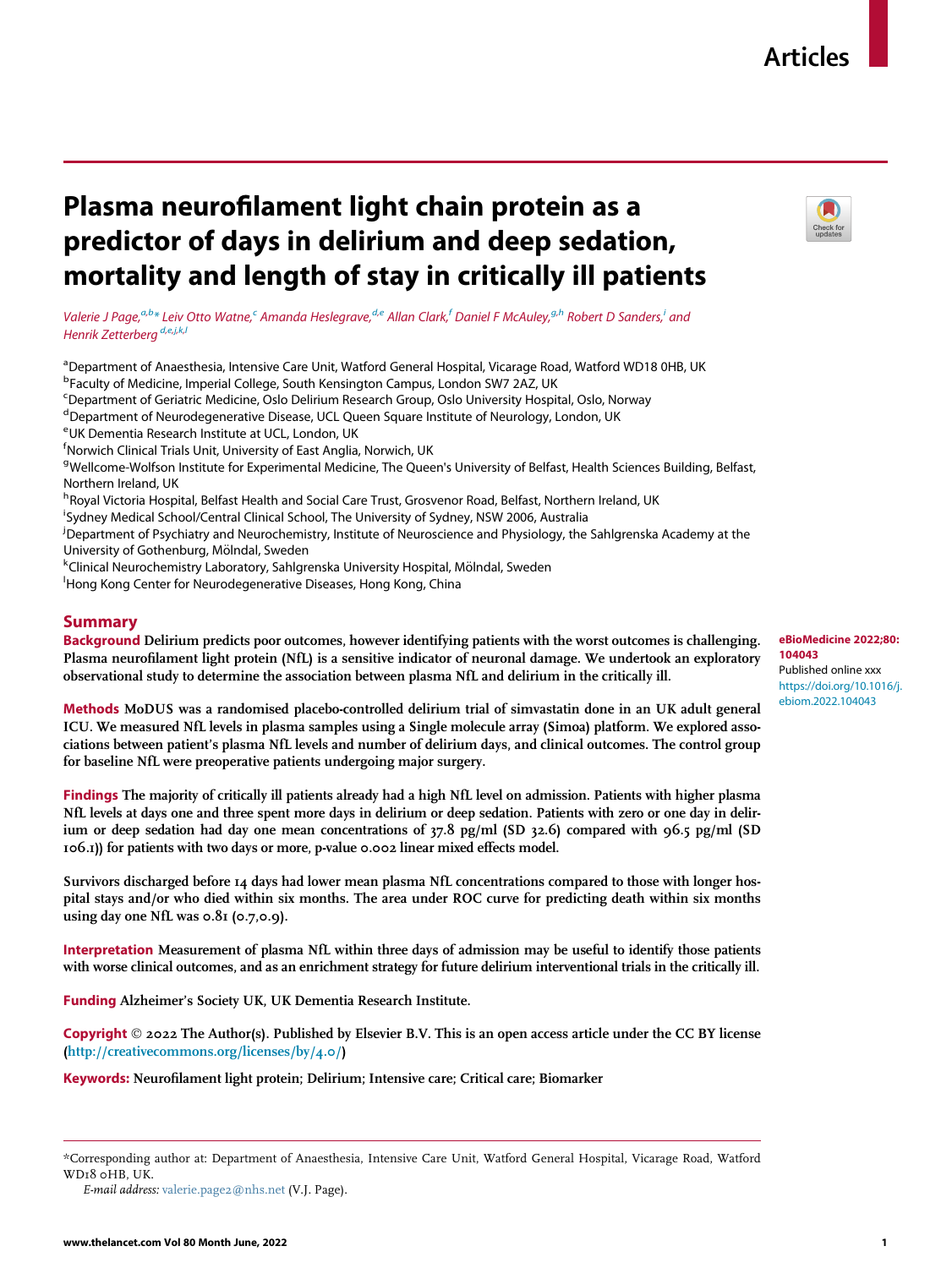## Research in context

#### Evidence before the study

We searched PubMed, MEDLINE, and the Cochrane Database of Systematic Reviews without language or date restrictions for published research that assessed the use of blood levels of neurofilament light protein as a delirium biomarker for mechanically ventilated patients in intensive care units. The most recent search was done on 14th September 2021. We searched PubMed with the key words "intensive care", "critical care", "neurofilament light protein". We included only studies published in English in adult patients.

There were no studies in critically ill patients exploring the association between plasma or serum levels of neurofilament light protein and delirium.

Studies in blood levels of neurofilament light protein and outcomes have been published in different critically ill patient populations including post cardiac arrest patients, stroke patients, patients with COVID-19 and patients with sepsis. They demonstrated blood levels of neurofilament light protein are related to patient outcomes including mortality and neurological outcomes. A cohort study in elective postoperative patient population undergoing major surgery showed neurofilament light protein levels rose more sharply in patients who developed delirium, and levels were proportionate to delirium severity. A case control study in a similar population showed patients who developed delirium on the second postoperative day had higher preoperative plasma levels of neurofilament light protein.

## Added value of the study

This study showed that neurofilament light protein levels on admission were elevated in over 82% of critically ill patients demonstrating acute neuronal damage, and were reflected in the number of delirium and deep sedation days. Levels were significantly elevated in sicker patients and those admitted with sepsis as compared to patients admitted without sepsis. The levels continued to rise in those patients who were still in the ICU up to 28 days.

#### Implications of all the available evidence

Critically ill patients with higher plasma neurofilament light protein levels are more likely to develop delirium or be deeply sedated for more than two days. By using neurofilament light protein levels in delirium research there is the potential to enrich the study population with patients more likely to respond to an intervention. A plasma neurofilament light concentration taken early in a patients critical care admission would also help identify patients who are likely to have a prolonged hospital stay or die within six months.

More research is needed to understand the time course of neurofilament levels and how they reflect ongoing damage, and relate to the start and progression of recovery.

## Introduction

Delirium is a clinical syndrome characterised by acute brain dysfunction and associated with worse outcomes including long-term cognitive impairment, increased length of hospital stay and costs. $1-3$  $1-3$  $1-3$  Critical care delirium is associated with new onset dementia, however it is not known if delirium pathology results in neuronal damage as opposed to the precipitating causes.<sup>[4](#page-10-1)</sup> Biomarkers have a role in helping unravel pathophysiological pathways, with potential as diagnostic and/or prognostic disease markers.

Studies on biomarkers of brain cell injury have conveyed conflicting results in terms of their association with delirium. Neurofilament light (NfL) is a neuronal scaffolding protein, which is released into the extracellu-lar space upon neuroaxonal damage.<sup>[5](#page-10-2)</sup> Levels can be accurately measured in blood samples using ultra-sensitive Single molecule array (Simoa) technology. Plasma or serum can be used for quantification of blood NfL and NfL levels between them are highly correlated. Serum NfL levels increase during aging and are elevated in various neurologic conditions, including traumatic brain injury, multiple sclerosis, and neurodegenerative diseases. $6\text{--}11}$  $6\text{--}11}$  $6\text{--}11}$  $6\text{--}11}$  In cognitively normal older adults undergoing elective surgery, peak delirium severity on the second post-operative day was associated with higher Nfl concentrations in both serum and CSF compared with patients who had no delirium.<sup>12</sup> The correlation between serum and CSF NfL supports the use of NfL as a systemic biomarker in delirium studies.<sup>[13](#page-11-1)</sup>

A study in 114 patients recruited to a prospective biomarker study in patients undergoing major elective surgery showed plasma NfL rose more sharply in patients with delirium postoperatively than patients without, and the NfL level rose proportionately to delirium severity.<sup>12</sup> Similarly in a case-control study of patients undergoing major surgery showed those who developed delirium post-operatively on day two had higher levels of NfL pre-operatively.<sup>[14](#page-11-2)</sup> The NfL levels in those patients who developed delirium were still elevated at one month after hospitalization.

With regard to long-term outcomes in critically ill patients serum NfL level taken at 24 h after cardiac arrest is a highly predictive marker of long-term poor neurologic outcome. It has significantly greater performance than other biochemical serum markers, with greater sensitivity for poor outcome compared with routine electroencephalogram, somatosensory-evoked potentials, brain computed tomography, and brainstem reflexes.<sup>[15](#page-11-3)</sup> In addition elevated blood NfL in critically ill patients with COVID-19 is associated with longer hospi-tal stays, and worse functional outcomes.<sup>[16](#page-11-4)</sup> Similarly outside of critical care patients with multiple sclerosis and a high baseline blood level of NfL suffer a more rapid progression of their disease than patients with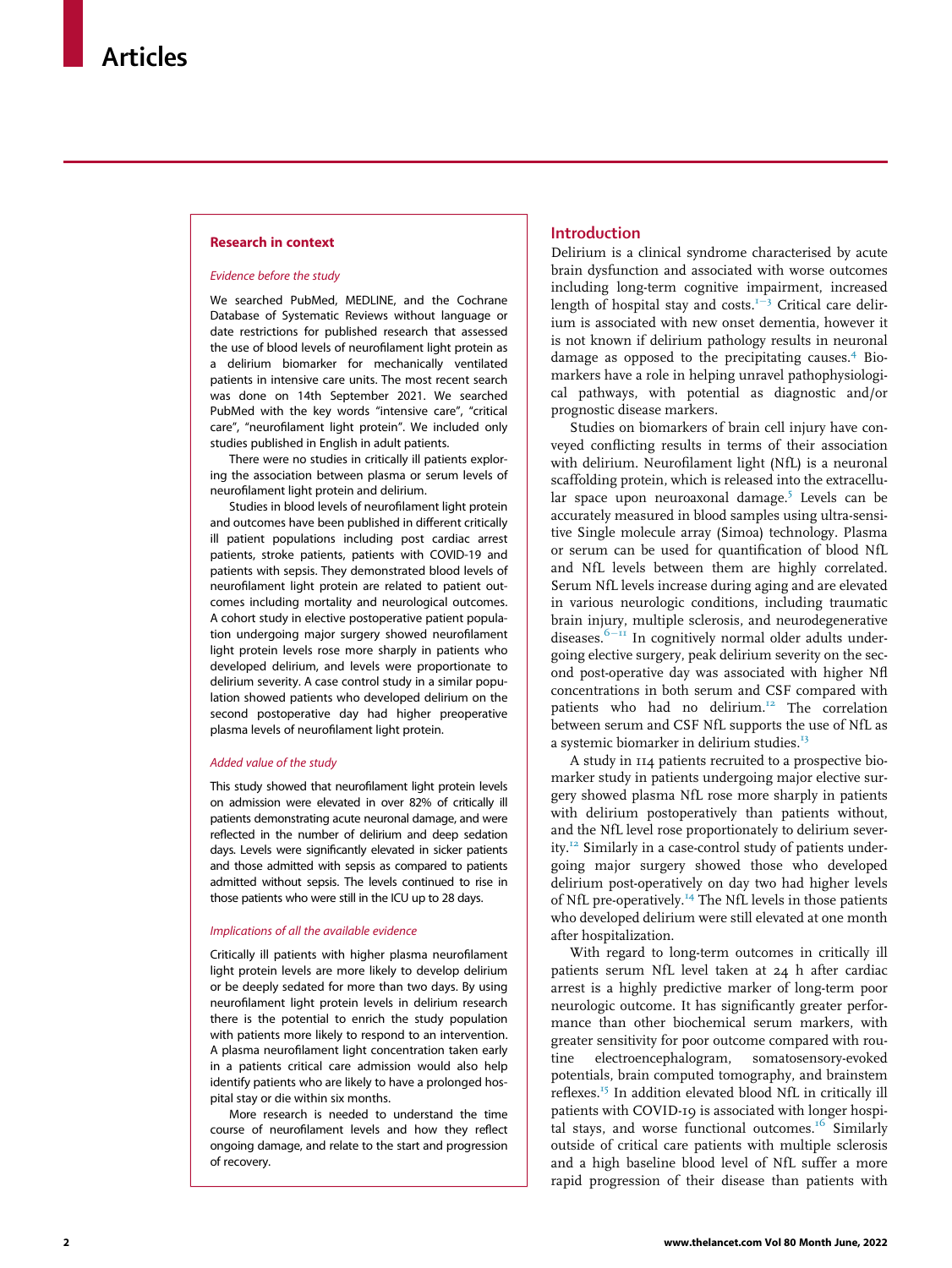lower NfL blood levels at the time of diagnosis.<sup>7</sup> In traumatic brain injury patients blood NfL levels have been shown to correlate with functional outcomes and MRI atrophy.<sup>[9](#page-10-5)</sup>

We undertook an exploratory observational study primarily to determine the association between plasma NfL and days spent in delirium or deep sedation in the critically ill using sequential samples collected during a randomised trail of simvastatin to modify delirium (the MoDUS study). Our hypotheses are based on the understanding that neurofilament light protein (NfL) is a marker of neuronal injury. They are that critically ill patients who spend more days in delirium with or without days in deep sedation will have higher levels of plasma NfL during ICU admission, that NfL levels will change throughout ICU admission and higher levels of NfL will be associated with worse clinical outcomes.

## Methods

## **Ethics**

MoDUS was approved by a national research ethics committee (12/NE/0383) and registered on the International Standard Randomised Controlled Trial Registry (ISRCTN89079989). Patients or their representatives written informed consent included the storage of samples for use in future research approved by an ethics committee, and was obtained for this sample analysis study (20/WA/0204).

#### Study design and participants of MoDUS

We present a basic analysis of sequential neurofilament light protein levels (NfL) in the plasma of critically ill patients who participated in the previously reported MoDUS trial. MoDUS was a double-blind, placebo-controlled randomised delirium interventional trial conducted in a general adult intensive care unit (ICU) at Watford General Hospital.<sup>[17](#page-11-5)</sup> Critically ill adult patients were eligible if they needed mechanical ventilation within 72 h of admission. Patients were randomly assigned (1:1) to receive either simvastatin 80mgs or placebo daily for up to a maximum of 28 days treatment.

## Control group participants

Our control group for baseline NfL levels (day 1) were recruited to two prospective perioperative cohort studies registered with ClinicalTrials.gov (NCT03124303 ongoing, NCT02926417 completed) and approved by the University of Wisconsin-Madison Institutional Review Board (2015-0374, 2015-0960). The dataset included all participants with complete data who did not develop post-operative delirium.

#### Procedures in MoDUS

Patients were enrolled within 72 h of needing mechanical ventilation and received once daily enteral simvastatin 80mgs or identical placebo tablets. The first dose was given as soon as possible following randomization and subsequent doses were administered each morning beginning the following day. Study drug was continued until day 28, discharge from ICU, death, or development of a contraindication to continued statin therapy.

Participant baseline demographic characteristics were recorded at the time of enrolment including APACHE II (Acute Physiology and Chronic Health Evaluation) score to assess severity of illness, the PRE-DELIRIC (PREdiction of DELIRium in ICu patients) delirium prediction model score to assess predicted risk of delirium and the Informant Questionnaire on Cognitive Decline in the Elderly (IQCODE) a surrogate assess-ment of cognitive impairment.<sup>18[,19](#page-11-7)</sup> Routine data regarding level of arousal, delirium screening and organ support were recorded daily while the patient remained in ICU up to a maximum of 28 days.

## Outcomes of MoDUS

The original primary outcome of MoDUS was number of days alive without delirium and without coma (deep sedation) at day 14. Patients were defined as delirious if they were assessed with a RASS sedation score of  $-z$  to +4, where RASS -2 equals opening eyes to voice up to +4 as combative, and screened positive for delirium by the bedside nurse using the confusion assessment method-ICU (CAM-ICU).<sup>[20](#page-11-8)</sup> Patients with a lower RASS score of  $-3$  to  $-5$  were classified as if in a coma, irrespective of whether the state was induced by deep sedation, and therefore unable to be assessed (UTA) for delirium.<sup>2</sup>

Secondary outcomes included mortality, ventilatorfree days, length of ICU and hospital stay, and cognitive function. Cognitive outcomes at six months were assessed by use of the Brief Test of Adult Cognition by Telephone (BTACT). The BTACT assesses multiple dimensions central for effective cognitive functioning including episodic memory, working memory, reason-ing, verbal fluency, and executive function.<sup>[22](#page-11-10)</sup> There were no differences in any outcomes by treatment allocation as assessed in the original publication.

## **Procedures**

Plasma samples were taken at baseline prior to study drug administration (day 1) and on day 3, 7, 14 and 28 from all patients as long as they were inpatients on the ICU. Samples were not taken from study patients once they were discharged to the ward. They were processed, divided into aliquots, and frozen and stored at -20 °C before being transported frozen, on dry ice, to Queens University Belfast to be stored at  $-$  80 °C according to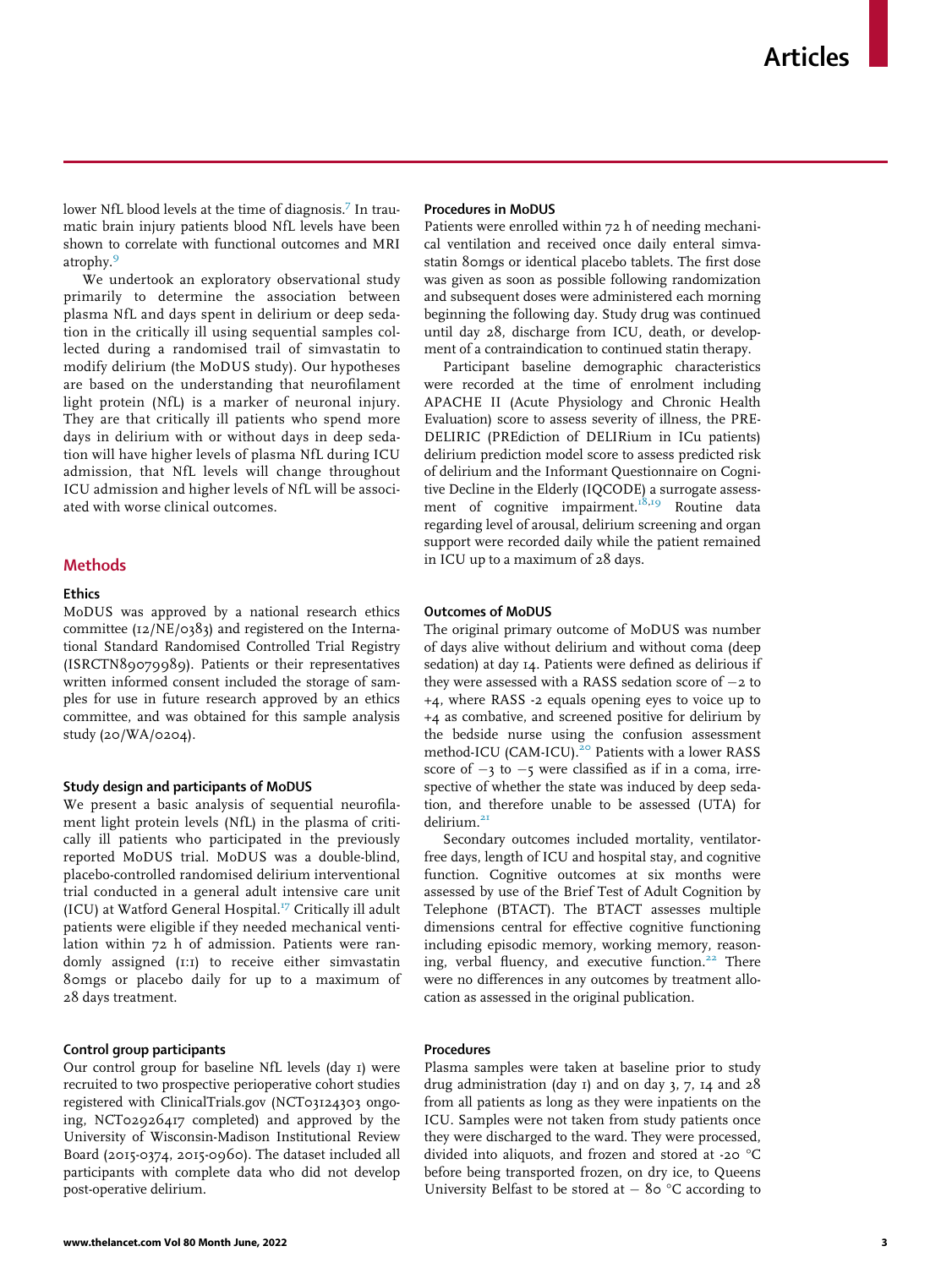standardized procedures. One 0.5 ml aliquot of plasma from each specimen was transported, frozen, on dry ice, to the UK Dementia Research Institute Fluid Biomarker Laboratory at UCL where it was thawed immediately prior to analysis. All MoDUS samples were analysed in the UK Dementia Research Institute Fluid Biomarker Laboratory using the same method and one batch of reagents.

## Assay procedures

Plasma NfL concentration was measured with the commercially available NF-Light assay on an ultrasensitive Single molecule array (Simoa) platform, as described by the manufacturer (Quanterix Corp, Billerica, MA). All samples were measured in duplicate. In addition, quality control samples are measured in duplicate on each of the runs used to complete the study. Intra- and interassay coefficients of variation are below 10% for this assay.

## Procedures control group study

Adult patients were recruited who were scheduled for major elective non-intracranial, non-cardiac surgery. Plasma samples were collected preoperatively and stored at  $-$  80 °C. They were sent to the University of Gothenburg for analysis of NfL, using the same Simoa method (Quanterix, Billerica, MA), and similar assay performance (CVs  $<10\%$ ) as used in the MoDUS sample analysis undertaken at the UK Dementia Research Institute Fluid Biomarker Laboratory at University College London.

These results have been reported before and are included purely to give a crude estimation on how the MoDUS group relates to a control group representative of hospital patients without acute illness in terms of blood NfL concentration.<sup>[13](#page-11-1)</sup> Postoperatively participants underwent delirium assessments with the Confusion Assessment Method (CAM)/ 3D-CAM, or the CAM-ICU if the patient was intubated.

#### **Statistics**

Sample size determination: The sample size was dictated by the number of participants in the trials from which these samples were provided.

Randomization and blinding: In MoDUS 142 participants were randomized 1:1 to receive 80 mgs of simvastatin or identical placebo enterally for up to 28 days.

Inclusion/exclusion criteria: Critically ill patients were eligible for MoDUS if they needed mechanically ventilation within 72 h of admission. The main exclusion criteria were current treatment with statin therapy, creatine kinase concentration more than 10 times upper limit of normal, alanine transaminase concentrations more than eight times upper limit of normal, uncomplicated elective surgery, expected discharge within 48 h,

withdrawal of treatment within 48 h, estimated creatinine clearance of less than 15 msl/min and not receiving renal replacement therapy, no consent, allergy to statin drugs. The full exclusion list is in the supplementary appendix.

MoDUS plasma NfL levels were log-transformed in order to make them follow a Normal distribution for analyses, apart from comparison analyses between the control group and the MoDUS day one undertaken using raw data for Mann-Whitney test. The average plasma NfL levels were modelled using linear mixed model with fixed effects for the comparator groups, time and an interaction between time and comparator group. The comparison between the average plasma NfL levels at day 1 and day 3 were compared between comparator group using the marginal contrast in the model, the change between day 1 and day 3 were were compared between the groups using the interaction term in the model. The main comparisons are performed within the MoDUS group, and the comparison with the control group should be interpreted with caution, as these samples were collected in another setting and the measurements were performed in another round, albeit with the same method.

Correlation between plasma NfL levels and other continuous factors were based on a Pearson correlation coefficient, with assumption of linearity verified. Receiver operating characteristics (ROC) curve were estimated to measure the strength of using plasma NfL levels the predict outcomes. We included age, sex and chronic health for the 'baseline ROC' and then included NfL in the next one. We used the DeLong test to statistically compare the area under the curves for the two models.

A significance level of 0.05 was used to determine if the null hypothesis was rejected or not rejected.

In routine clinical practice many mechanically ventilated patients are deeply sedated such that delirium cannot be assessed on individual days. Deep sedation is an undesirable state, albeit sometimes required for clinical management. In addition many mechanically ventilated patients have at least one positive CAM-ICU delirium assessment on emerging from sedation.<sup>[22](#page-11-10)</sup> To make the results of this study more relevant to clinicial practice we included days in deep sedation as well as days in delirium. We also restricted the analysis to days in delirium in patients who never had days in deep sedation. See Tables E3 and E4.

Comparison 1: Patients who either did not have delirium days or deep sedation days and patients with one day of delirium or deep sedation compared with the rest of the study group.

Comparison 2: Patients who either did not have delirium days or deep sedation days and patients with one or two days in delirium and/or deep sedation compared with the rest of the group to explore the impact of an additional day with brain dysfunction on plasma NfL.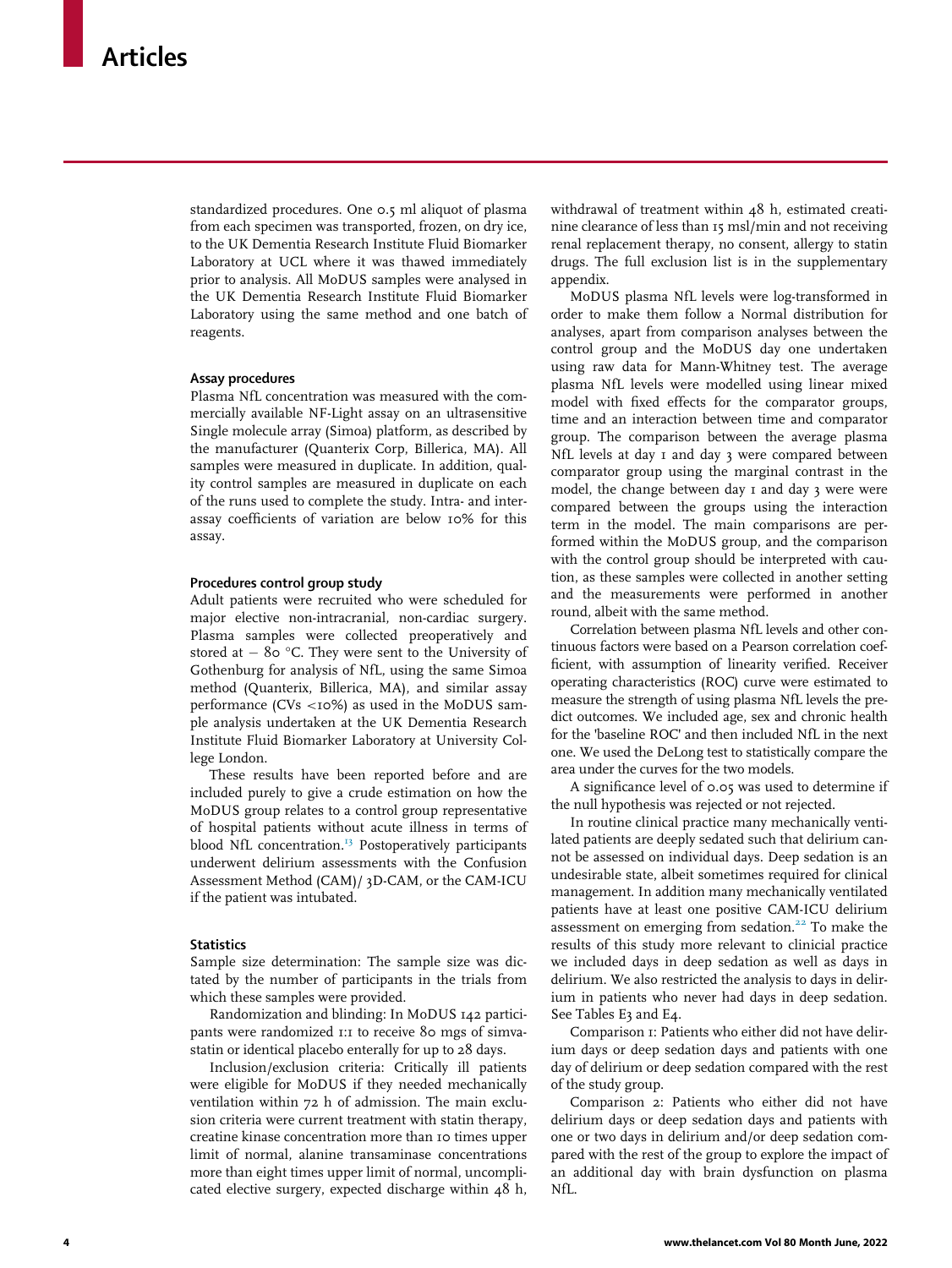<span id="page-4-0"></span>Comparison 3: Both patients with zero or one day in delirium and/or deep sedation with patients who were assessed with seven days of delirium or deep sedation as a definite indicator of prolonged brain dysfunction.

Comparison 4: Patients with zero or one day in delirium compared with patients who had (i) two days or more assessed with delirium and (ii) seven or more days with delirium. (Patients who were assessed as deeply sedated on any day were excluded from this analysis.)

Comparison 5: Patients with zero, one or two days in delirium with patients who had 7 or more days in delirium (patients assessed as deeply sedated on any day were excluded from this analysis).

For this study we used a baseline IQCODE cut-off score of 3.44 as an indicator of dementia.

## Role of funders

The sponsor of the study had no role in study design, data collection, data analysis, data interpretation, or writing of the report. VJP had access to and verified the pseudo-anonymized data, RDS and AC had access to and verified the anonymized data. The corresponding author (VJP) had final responsibility for the decision to submit for publication.

## **Results**

Between 1st February 2013 and 29th July 2016 142 patients were recruited to MoDUS. No patients in the cohort were admitted with a primary diagnosis of neurological disorder.

Trial participants demographic and baseline NfL levels (day 1) taken on admission to the study are in [Table 1](#page-4-0). 133 (93.7%) of the 142 participants identified themselves as white. There were a total of 142 study patients at baseline, 124 were still inpatients on the ICU on day 3 and 87 were inpatients on the ICU on day 7. The specimens collected on day 14 or day 28 were not included because of the small numbers at these time points.

The mean day one NfL levels for all patients was elevated 89.0 pg/ml (SD 101.6) as compared with our control group of 68 preoperative patients undergoing major surgery mean 27.3 pg/ml (SD 25.6). There was no difference between the number of men and women between the control group patients and the MoDUS patients, 73/111 (65.8%) men vs. 82/142 (57.7%) p value = 0.19. Control group patients, however, were comparatively older than the MoDUS patients 72.1 years (SD 5.3) vs. 62.0 (SD 16.3) p value  $<$  0.0001. The difference between the medians of MoDUS patients 55.8 pg/ml (IQR 25.8-114.8) and control group patients 20.5 pg/ml (IQR  $16.0-29.0$ ) was significant  $p < 0.001$ .

More than 82% of patients in all age groups had day 1 mean plasma NfL levels above normal reference limits for the laboratory i.e.  $18$  to 50 years less than 10 pg/ml,

|                                                      | $n = 142$             |
|------------------------------------------------------|-----------------------|
| Age (years)                                          | 62.0 (16.3)           |
| Gender                                               |                       |
| Male                                                 | 82 (57.7%)            |
| Female                                               | 60 (42.3%)            |
| Plasma neurofilament light protein (pgs/ml)          | 89.0 (101.6)          |
| NfL level greater than normal limit according to age |                       |
| $18 - 50$ yrs (normal $< 10$ pg/ml)                  | 29/35 (82.9%)         |
| $51-60$ yrs (normal $< 15$ pg/ml)                    | 20/23 (87%)           |
| $61-69$ yrs (normal $<$ 20 pg/ml)                    | 28/31 (90.3%)         |
| $>=$ 70 yrs (normal $<$ 35 pg/ml)                    | 45/53 (84.9%)         |
| Sepsis on admission                                  | 41 (28.9%)            |
| <b>IOCODE Score</b>                                  | $3.3(0.3)$ n=127      |
| IOCODE Score > 3.44                                  | $13.4\%$ n=19         |
| <b>RASS Score</b>                                    |                       |
| Lowest                                               | $-4(-4,-3)$           |
| Highest                                              | $1(-1,2)$             |
| <b>CAM-ICU Status</b>                                |                       |
| Positive                                             | 112(78.9%)            |
| Negative                                             | 4(2.8%)               |
| Unable to assess                                     | 26(18.3%)             |
| <b>APACHE II Score</b>                               | 17 (13-20)            |
| Correlation coefficient for association plasma       | 0.5 p-value $<$ 0.001 |
| NfL on day one with baseline APACHE II               |                       |
| PRE-DELIRIC: risk of delirium development (%)        | $70.9 + 25.7$         |
| Days in delirium to 14 days                          | 5.6(4.4)              |
| Length of hospital stay until death or discharge     | 20.4 (19.5)           |
| from point of randomization (days)                   |                       |
| All cause mortality 6 month post randomization       | 45/142 (31.7%)        |

#### Table 1: Baseline demographic, clinical characteristics and outcomes MoDUS patients.

Data are mean (SD), n (%), median (QR) NfL = neurofilament light protein, IQCODE = Informant Questionnaire on Cognitive Decline in the Elderly, RASS = Richmond Agitation and Sedation Scale, CAM-ICU = Confusion Assessment Method Intensive Care Unit, APACHE = Acute Physiological And Chronic Health Evaluation, PRE-DELIRIC = PREdiction or DELIRium in ICu patients.

 $51$  to 60 years less than  $15$  pg/ml, 61 to 69 years less than 20 pg/ml, 70 years or older than 35 pg/ml.

## Days in delirium or deep sedation

Day 1 plasma NfL levels were higher in patients who then spent two or more days in delirium or deep sedation (n=123) compared with patients who spent only one or no days in delirium or deep sedation (n=18), mean 37.8 pg/ml (standard deviation 32.6) compared with 96.5 pg/ml (SD 106.1) p-value 0.002 [\(Table 2](#page-5-0)). Similarly, plasma NfL levels were increased on day three in patients who spent more than one day in delirium or deep sedation compared with patients who had no or one day of delirium or deep sedation, mean 37.0 pg/ml (SD 20.5) compared with 141.1 pg/ml (SD 206.4).

There were no differences between the change in concentration between day one to day three when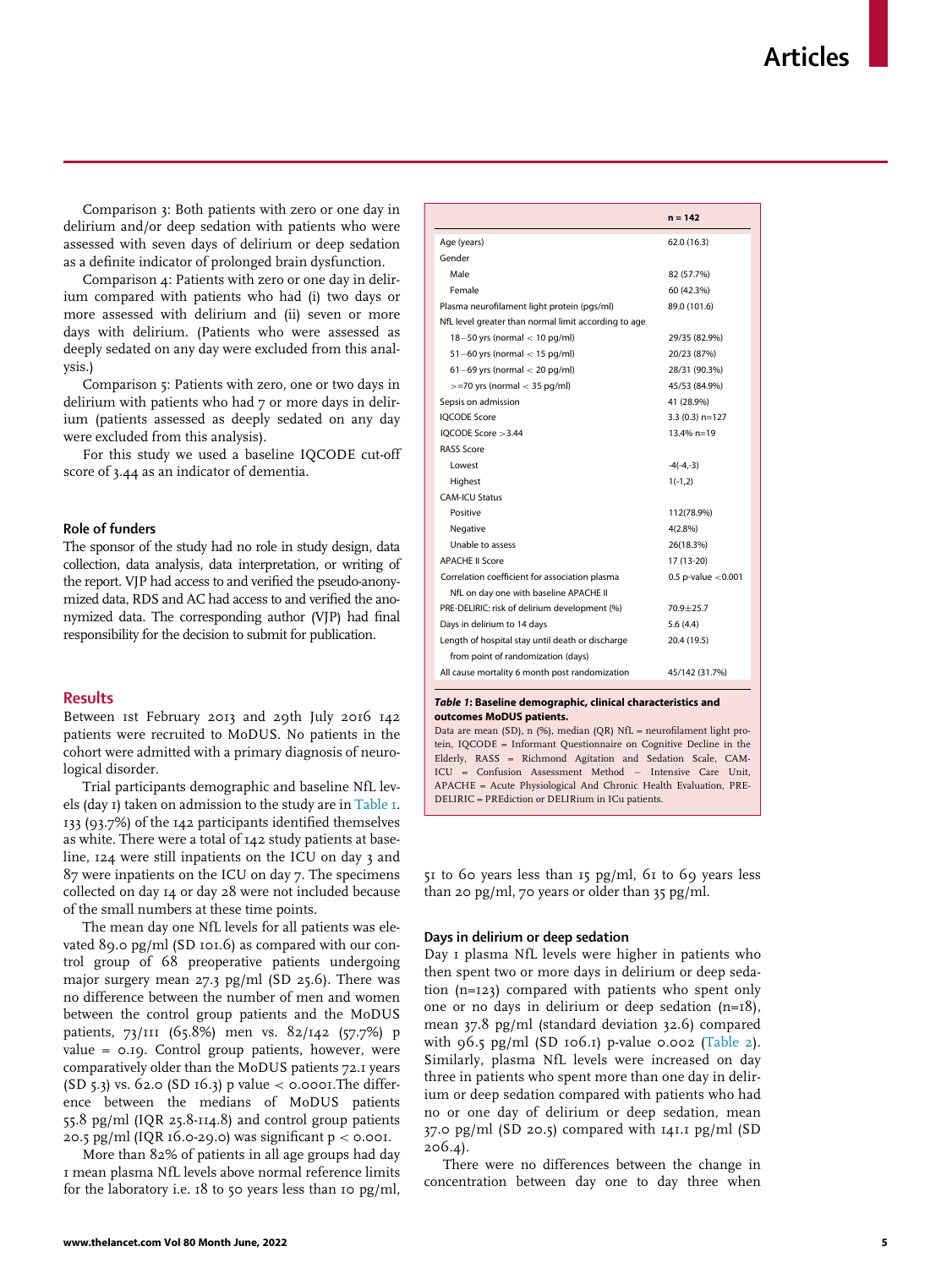<span id="page-5-0"></span>

| i.                                    | 0 or 1 days delirium/deep sedation |             | 2 or more days delirium/deep sedation |               | p-value <sup>1</sup> |
|---------------------------------------|------------------------------------|-------------|---------------------------------------|---------------|----------------------|
|                                       | N                                  | Mean (SD)   | $\mathbf N$                           | Mean (SD)     |                      |
| Concentration pg/ml day $1^1$         | 18                                 | 37.8 (32.6) | 123                                   | 96.5 (106.1)  | 0.002 <sup>2</sup>   |
| Concentration pg/mlday 3 <sup>1</sup> | 11                                 | 37.0 (20.5) | 113                                   | 141.1 (206.4) | < 0.001 <sup>2</sup> |
| Concentration ratio day 3 to 1        | 11                                 | 1.4(0.5)    | 113                                   | 1.7(1.2)      | $0.2^3$              |
|                                       | 0 or 1 days delirium or coma       |             | 7 or more days delirium or coma       |               |                      |
| ii.                                   |                                    |             |                                       |               | p-value              |
|                                       | N                                  | Mean (SD)   | N                                     | Mean (SD)     |                      |
| Concentration pg/ml day $1^1$         | 18                                 | 37.8 (32.6) | 62                                    | 94.17 (74.3)  | < 0.001 <sup>2</sup> |
| Concentration $pq/ml$ day $31$        | 11                                 | 37.0 (20.5) | 62                                    | 141.7 (107.5) | < 0.001 <sup>2</sup> |

| iii.                           | 0, 1 or 2 days delirium or coma |             | 7 or more days delirium or coma |                | p-value              |
|--------------------------------|---------------------------------|-------------|---------------------------------|----------------|----------------------|
|                                | N                               | Mean (SD)   | N                               | Mean (SD)      |                      |
| Concentration pg/ml day 1'     | 38                              | 66.9 (77.9) | 62                              | 94.17 (74.3)   | 0.004 <sup>2</sup>   |
| Concentration pg/ml day $31$   | 23                              | 59.0 (66.0) | 62                              | 141.68 (107.5) | < 0.001 <sup>2</sup> |
| Concentration ratio day 3 to 1 | 23                              | 1.3(0.4)    | 62                              | 1.8(1.3)       | $0.02^{3}$           |

Table 2: Comparison of plasma NfL levels between patients according to days spent in delirium and deep sedation. (i) Zero or one days in delirium/deep sedation and two or more days in delirium/deep sedation (ii) Zero or one days in delirium/deep sedation and seven or more days in delirium/deep sedation (iii) Zero, one or two days in delirium/deep sedation and seven or more days in delirium/deep sedation

<sup>1</sup> based on a linear mixed model with log concentration as the outcome and fixed effect for delirium/deep sedation and day (1 or 3) and the interaction between delirium/deep sedation and day with a random effect for the participant including data from day 1 and day 3.

2 p-value is the marginal contrast at day 1 and day 3 respectively.

<sup>3</sup>based on the interaction between delirium/deep sedation and day.

comparing patients spending no days or one day in delirium or deep sedation with mean concentration ratio day three to day one of  $I.4$  (SD 0.5) with patients who had two days or more in delirium or deep sedation with mean concentration ratio day three to day one of 1.7 (SD 1.2) p-value 0.2.

In addition when patients who had one or no days in delirium or deep sedation (n=18) were compared with patients who had seven or more days in delirium or deep sedation (n=62) there was a highly significant difference at day three with mean plasma neurofilament light level of 37.8 pg/ml (SD 32.6) in patients with no or one day of delirium/deep sedation compared with 94.2 pg/ml (SD 74.3) in patients with seven or more days in delirium/deep sedation  $p <$  0.001.

Similarly when comparing patients with up to two days of delirium or deep sedation (n=38) with patients who had seven or more days in delirium or deep sedation (n=62) there was a difference at baseline that remained highly significant on day three. Day one plasma NfL levels were 66.9 pg/ml (SD 77.9) in patients with two days or less in delirium or deep sedation and 94.2 (SD 74.3) in patients with seven days or more in delirium or deep sedation.

There was also a difference between the two groups in the NfL concentration ratio between baseline and day three with mean ratio of  $I.3$  (SD 0.4) from day  $I$  to day  $3$ in patients with two days or less in delirium or deep

sedation compared with  $1.8$  (SD  $1.3$ ) in patients with seven days or more in delirium or deep sedation.

These differences remain significant when the same comparisons are undertaken excluding those patients who were assessed as deeply sedated on any day. For zero or one day in delirium the mean concentration of plasma NfL was 37.8 pg.ml (standard deviation 32.6) as compared with  $86.7$  pg/ml (SD 97.1) in patients with two or more days in delirium p-value 0.006. For patients with zero, one or two days in delirium the mean plasma NfL was 54.2 pg/ml as compared with patients who had seven days or more delirium with mean level of 91.5 pg/ml (SD  $76.0$ ) p-value <0.001.

#### Statin therapy

There was no difference in NfL levels in those patients who were given simvastatin as opposed to placebo either at day one or day three, day one mean plasma NfL levels in placebo group were 91.8 pg/ml (SD 109.2) and in the simvastatin treatment group 86.3 pg/ml p-value 0.95.

## Patient admission data

There was a moderate correlation between plasma levels of NfL and severity of illness as assessed using the APACHE II score on admission to ICU with a correlation coefficient of  $0.47$ , p-value <0.001. When this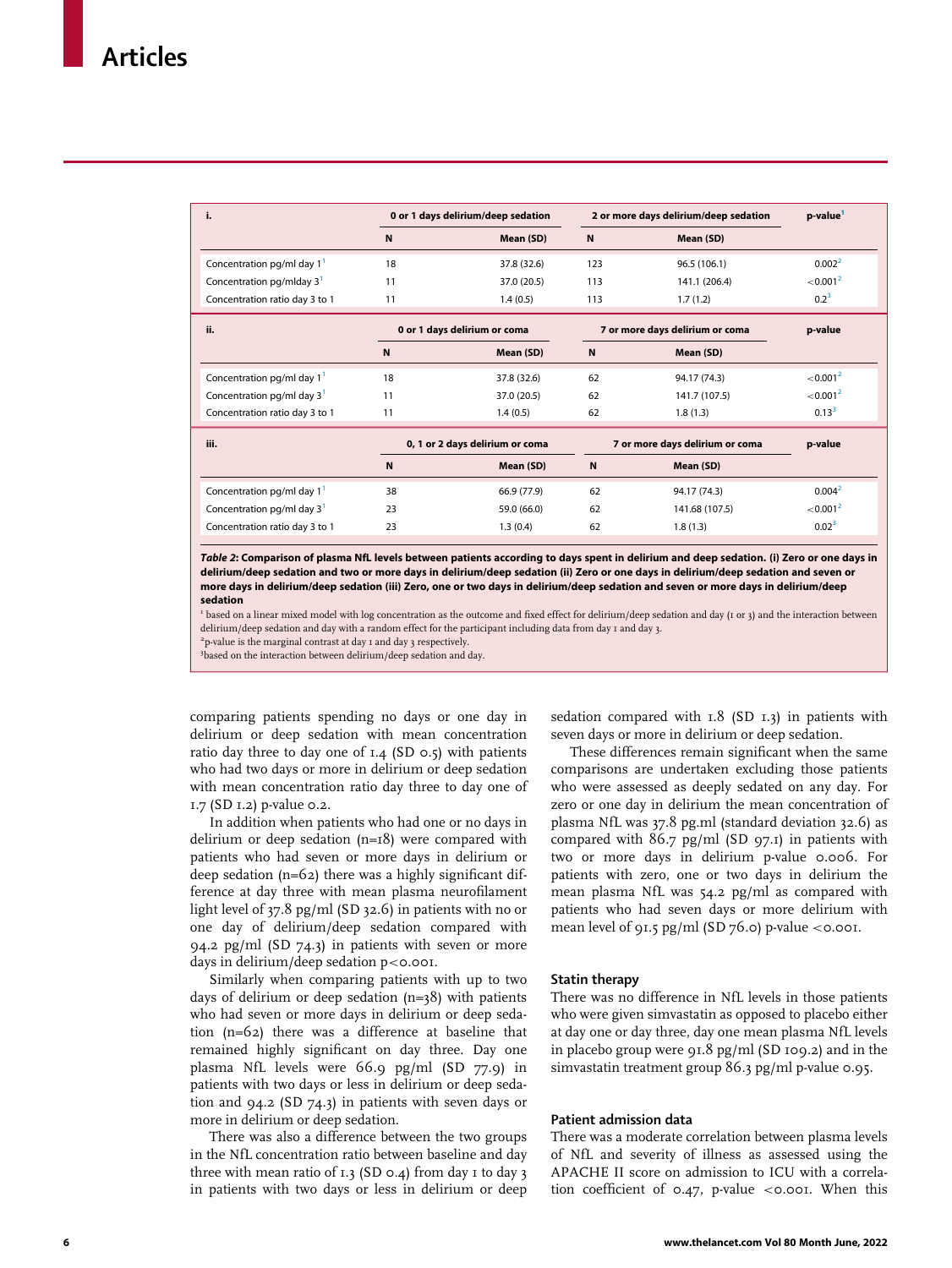<span id="page-6-0"></span>

| i.                                      | 0 or 1 days delirium    |                      |                         | 2 or more days delirium | p-value              |
|-----------------------------------------|-------------------------|----------------------|-------------------------|-------------------------|----------------------|
|                                         | $\mathbf N$             | Mean (SD)            | $\mathbf N$             | Mean (SD)               |                      |
| Concentration pg/ml day $11$            | 18                      | 37.8 (32.6)          | 76                      | 86.7 (97.1)             | 0.006 <sup>2</sup>   |
| Concentration pg/ml day $31$            | 11                      | 37.0 (20.5)          | 70                      | 117.5 (165.5)           | 0.003 <sup>2</sup>   |
| Concentration change (ratio) day 3 to 1 | 11                      | 1.4(0.5)             | 70                      | 1.5(0.6)                | $0.5^3$              |
| ii.                                     |                         | 0 or 1 days delirium |                         | 7 or more days delirium | p-value              |
|                                         | N                       | Mean (SD)            | N                       | Mean (SD)               |                      |
| Concentration pg/ml day $11$            | 18                      | 37.8 (32.6)          | 33                      | 91.5 (76.0)             | < 0.001 <sup>2</sup> |
| Concentration pg/ml day $31$            | 11                      | 37.0 (20.5)          | 33                      | 129.7 (98.6)            | < 0.001 <sup>2</sup> |
| Concentration change (ratio) day 3 to 1 | 11                      | 1.4(0.5)             | 33                      | 1.6(0.7)                | 0.207 <sup>3</sup>   |
| iii.                                    | 0, 1 or 2 days delirium |                      | 7 or more days delirium |                         | p-value              |
|                                         | ${\sf N}$               | Mean (SD)            | N                       | Mean (SD)               |                      |
| Concentration pg/ml day $11$            | 35                      | 54.2 (53.8)          | 33                      | 91.5 (76.0)             | 0.005 <sup>2</sup>   |
| Concentration pg/ml day $31$            | 23                      | 9.0(66.0)            | 33                      | 129.7 (98.6)            | < 0.001 <sup>2</sup> |
| Concentration change (ratio) day 3 to 1 | 23                      | 1.3(0.4)             | 33                      | 1.6(0.7)                | $0.071$ <sup>-</sup> |

Table 3: Comparison of plasma NfL levels between patients according to days spent in delirium, excluding patients who were ever assessed with deep sedation.

<sup>1</sup> based on a linear mixed model with log concentration as the outcome and fixed effect for delirium/deep sedation and day (1 or 3) and the interaction between delirium/deep sedation and day with a random effect for the participant including data from day 1 and day 3.

2 p-value is the marginal contrast at day 1 and day 3 respectively.

3 based on the interaction between delirium/deep sedation and day.

| <b>No Sepsis N</b> |               | <b>Sepsis N</b> |               | p-value              |
|--------------------|---------------|-----------------|---------------|----------------------|
| 101                | 76.5 (79.0)   | 40              | 120.8 (140.2) | 0.004 <sup>2</sup>   |
| 92                 | 100.8 (100.2) | 32              | 221.2 (342.1) | 0.010 <sup>2</sup>   |
| 92                 | 1.8(1.3)      | 32              | 1.5(0.5)      | $0.704$ <sup>3</sup> |
|                    |               |                 |               |                      |

Table 4: Sepsis Comparison of NfL plasma concentration levels between patients who did not have a diagnosis of sepsis on admission and those who did have a diagnosis of sepsis on admission.

<sup>1</sup> based on a linear mixed model with log concentration as the outcome and fixed effect for delirium/deep sedation and day (1 or 3) and the interaction between delirium/deep sedation and day with a random effect for the participant including data from day 1 and day 3.

2 p-value is the marginal contrast at day 1 and day 3 respectively.

3 based on the interaction between delirium/deep sedation and day

association was adjusted for pre-existing dementia (IQCODE  $> 3.44$ ), and diabetes the regression coefficient for baseline IQCODE was 0.29 (95% confidence limits 0.21, 0.79) and for diabetes was 0.05 (95% CI 0.6, 0.69) reducing the association but it remained significant (Table E1).

Significant differences in concentration at day one and three were observed between those with and without sepsis, those without sepsis having lower mean levels on both days with a greater difference between the groups on day three. On day one the mean plasma concentration of NfL was  $76.5$  pg/ml (SD 79.0) in patients without sepsis and 120.8 pg/ml (SD 140.2) in patients with sepsis, p-value 0.006, and for day 3 100.8 (100.2 without sepsis and 221.2 (342.1) with sepsis, p-value  $<$ o.oo $I$  ([Table 3](#page-6-0)).

#### Length of stay and mortality

A significant difference in concentration at day one was observed between those alive and discharged from hospital within 14 days 38.4 pg/ml (SD 40.3) compared to those who died within six months and/or had length of stay in hospital of 14 days or more, 107.7 pg/ml (110.8) p-value <0.001 [\(Table 5](#page-7-0)). A significant difference in mean NfL concentration at day one was observed between those who survived 65.8 pg/ml (SD 86.6) and those who died within six months 140.2 pg/ml (114.0).

The area under the baseline ROC curve for predicting death within 6 months and/or length of stay in hospital of 14 days or more according to age, sex, and chronic health is 0.74 (95% confidence limits 0.65 to 0.84). By including plasma levels of NfL on day one this increases to  $0.81$  (0.73, 0.89) 0.81 (0.73, 0.89) p value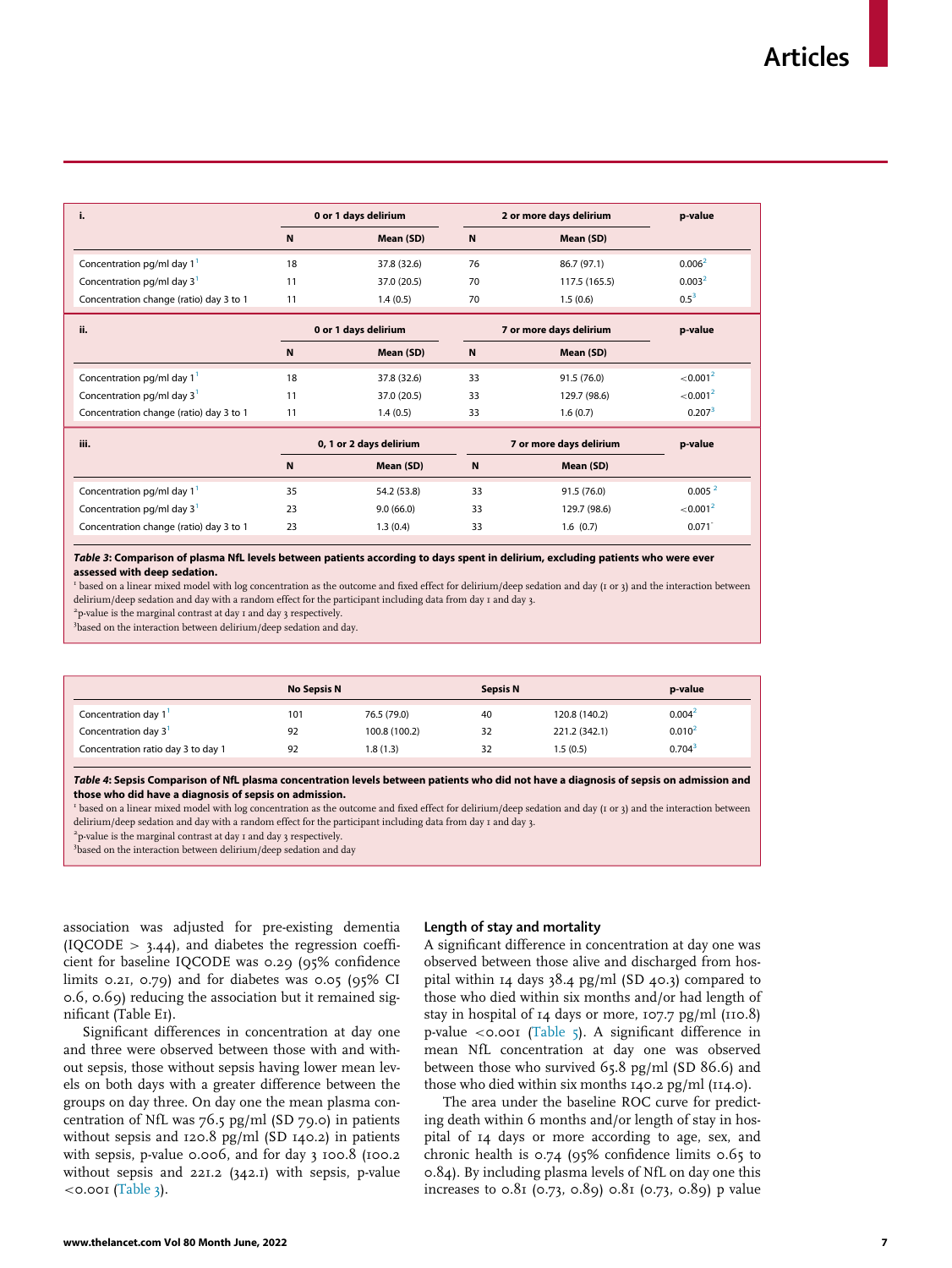<span id="page-7-0"></span>

| i.                                 | Alive and LOS $<$ 14 day (n=38) | Dead or LOS $> = 14$ days (n=104) | Effect size (95 % CI) | p-value              |
|------------------------------------|---------------------------------|-----------------------------------|-----------------------|----------------------|
| Day 1 Concentration pg/ml          | 38.4 (40.3)                     | 107.7 (110.8)                     | 0.34(0.2,0.5)         | < 0.001 <sup>2</sup> |
| Concentration ratio day 3 to day 1 | 1.6(0.8)                        | 1.7(1.2)                          | 0.93(0.8, 1.1)        | $0.445^{3}$          |
| ii.                                | Alive (n=97)                    | Dead $(n=45)$                     |                       | p-value              |
| Day 1 Concentration pg/ml          | 65.8 (86.6)                     | 140.2 (114)                       | 0.38(0.3,0.5)         | < 0.001 <sup>2</sup> |
| Concentration ratio day 3 to day 1 | 1.6(1.1)                        | 1.9(1.3)                          | 0.87(0.7, 1.0)        | $0.145^{3}$          |

Table 5: Adverse clinical outcomes (i) Comparison between NfL plasma concentration at day one and change day one to three in patients with hospital lengths of stay of over 14 days who survived 6 months with patients who had a hospital stay of less than 14 days and/or died within 6 months. (ii) Comparison between NfL plasma concentration at day one in patients who survived up to 6 months and those who died.

LOS = Length of hospital stay.

<sup>1</sup> based on a linear mixed model with log concentration as the outcome and fixed effect for delirium/deep sedation and day (1 or 3) and the interaction between delirium/deep sedation and day with a random effect for the participant including data from day 1 and day 3.

2 p-value is the marginal contrast at day 1 and day 3 respectively.

3 based on the interaction between delirium/deep sedation and day.

0.028 [\(Figure 1](#page-8-0)). There was no association between mortality and change in NfL concentrations between days one and three.

#### Cognitive outcomes

There was no significant correlation between the BTACT composite score or any of the NfL measures after excluding patients with an IQCODE score of over 3.44 (cut off for dementia).

## **Discussion**

Increased plasma NfL is a highly sensitive but non-specific indicator of neuronal damage. In this study we have shown a positive association between plasma NfL levels on admission and delirium days plus deep sedation days in a general adult critical care population. Patients with higher plasma NfL levels on admission and day three had more days in delirium or deep sedation as well as poorer outcomes either as a hospital stay of 14 days or more and/or death by six months following recruitment. Baseline NfL levels were high as compared with a control group of hospital patients undergoing major elective surgery who did not develop post-operative delirium. Only 20 patients (14%) had plasma NfL levels in normal range, suggesting that most of the patients already had a degree of neuronal damage. The prevalence of abnormal plasma NfL level is likely due to the multiple drivers of encephalopathy with delirium seen in critically ill patients e.g. sepsis, metabolic, sedatives, hypoxia . We were unable to show an association between critical care plasma NfL levels and long-term cognitive outcomes possibly due to the small number of patients with six-month follow-up data, which was only forty-two.

Recent observational evidence of changes in total tau and phosphorylated tau correlating with changes in

postoperative delirium severity support a link to dementia pathologies. $23,24$  The same group also identified a link between amyloid deposition on positron emission tomography and delirium severity.<sup>[25](#page-11-12)</sup> These potential links show that delirium may be linked to dynamic changes in dementia pathologies that may explain the burden of cognitive decline incurred by patients with critical illness.

We showed a positive association between increase in plasma NfL levels with severity of illness and sepsis on admission. Both increased severity of illness and sepsis are recognised risk factors for increased duration of delirium.<sup>[26,27](#page-11-13)</sup> In our study NfL levels already high at baseline rose further by day three. A small pilot study has showed a substantial increase in patients with sepsis as compared with patients without sepsis on day seven but no difference on day one. $28$  It may be their patients were admitted earlier to intensive care in their disease process than our study population and it is noteworthy the NfL levels continued to rise despite ongoing therapy for patients sepsis. The associations between NFL concentrations and sepsis, mortality and hospital length of stay are important but it is not possible to know if these factors contribute to any association with delirium when combined with deep sedation.

It is not known from this study if neuronal damage in our patients is a result of delirium pathophysiology, an encephalopathy directly related to the admission critical illness resulting in delirium symptoms, or a combination of both. In 2020 Casey and others showed delirium is associated with exaggerated increases in blood NfL levels in a post-operative patient population and investigated whether the change in levels attributed to delirium severity was independent of inflammation using IL-8 as a marker. $^{13}$  $^{13}$  $^{13}$  They concluded that the presumed neurotoxicity indicated by high NfL levels may contribute to the pathogenesis of delirium, independent of changes in inflammation.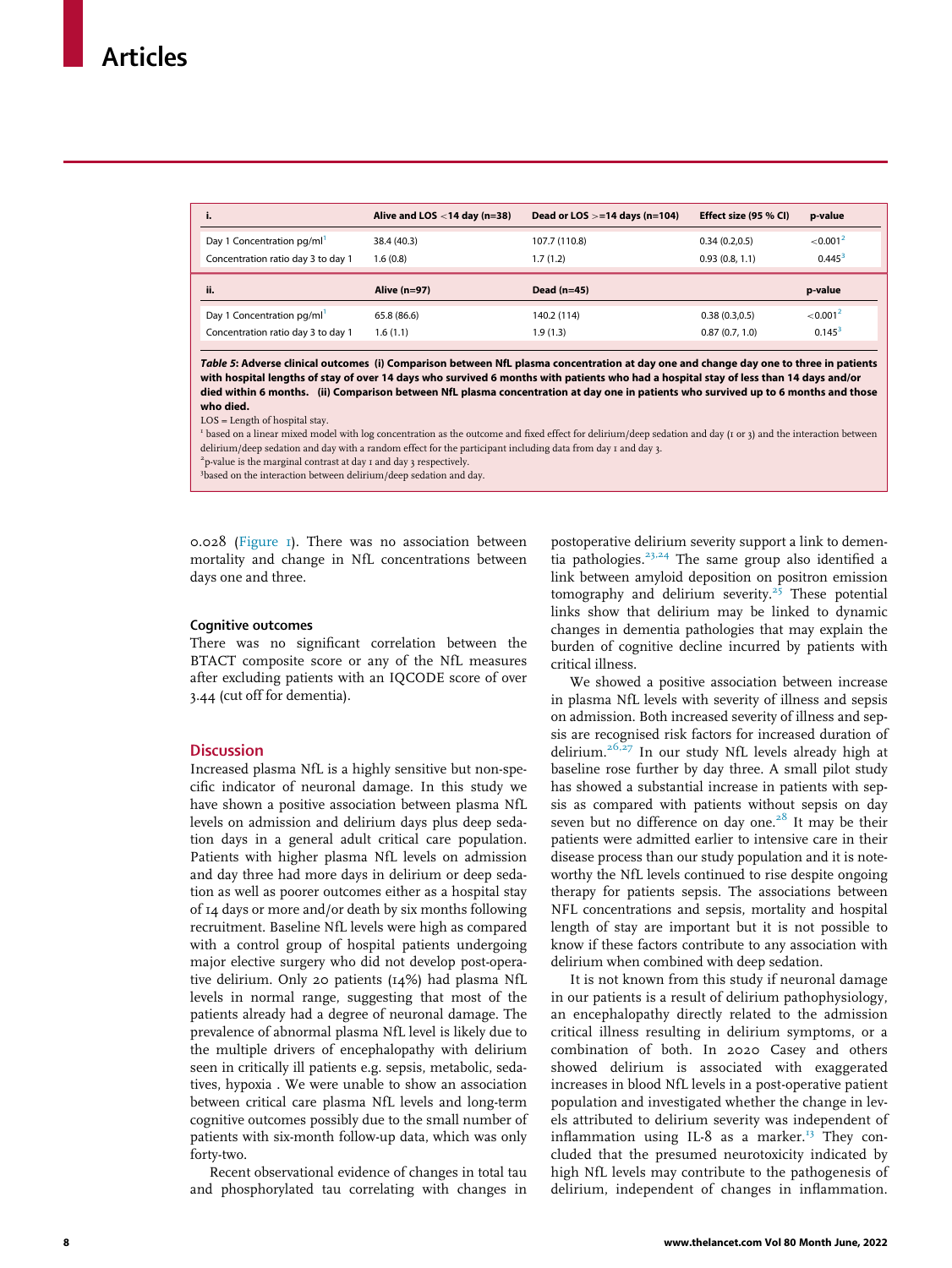Articles

<span id="page-8-0"></span>

Figure 1. The ROC curve for LOS of 14 days or more or death on day one concentration and age, sex and chronic health is 0.81 (0.73,0.89).

(i) ROC Curve: Day 1 plasma NfL concentration and patients with hospital length of stay over 14 days and/or died within 6 months.

(ii). ROC curve: Day 1 plasma NfL concentration and patients who died within 6 months.

More information is needed regarding the pathogenesis of neuronal damage resulting from neuroinflammation in the context of sepsis, dynamic changes in NfL levels and if changes are in part or independent of ongoing delirium.

While it is established that NfL increase is associated with postoperative delirium, the prevalence of delirium in critical care, the different precipitants and drivers of that delirium, and the associated adverse outcomes make this study an importance advance in delirium bio-marker research.<sup>[12,13](#page-11-0)</sup> A biomarker that links duration of delirium and outcomes would in part enable researchers to overcome the problem of heterogeneity inherent in most criticial care research. By being able to identify those patients likely to have short-lived delirium that spontaneously recovers, as well as those patients likely to have the worst outcomes researchers can target the participants and size of studies according to the aims of their research and their intervention.

Most studies designed to prevent or reduce delirium would not want to include patients who are unlikely to develop delirium or those who are likely to die within six months. There is, however, also important research needed in patients with short-lived delirium and those with expected poor outcomes. For example it has been demonstrated mechanically ventilated patients who have rapidly reversible delirium attributed to ongoing sedation have the same outcomes as patients who do not develop delirium.<sup>[29](#page-11-15)</sup> By comparing NfL levels in these patients during admission and long-term followup we would be able to investigate further if sedation is a risk factor for an increase in NfL with or without delirium. Conversely in patients with sepsis who have high NfL levels, which continue to rise, we need to promote innovative, anti-inflammatory targeted interventions as a matter of urgency.

It may be future research will find there is a level of blood NfL above which no intervention is likely to work to modify a patient's delirium, and in these patients rehabilitation or palliative care and research would be a priority. Overall changes in NfL levels taken at six months and 12 months would be interesting to explore if critical care survivors have potential for further functional and cognitve recovery once NfL either normalised or plateaued.

In this study plasma levels of NfL rose and remained high or continued to rise in patients who remained alive in the ICU for up to 28 days. A recent study in 142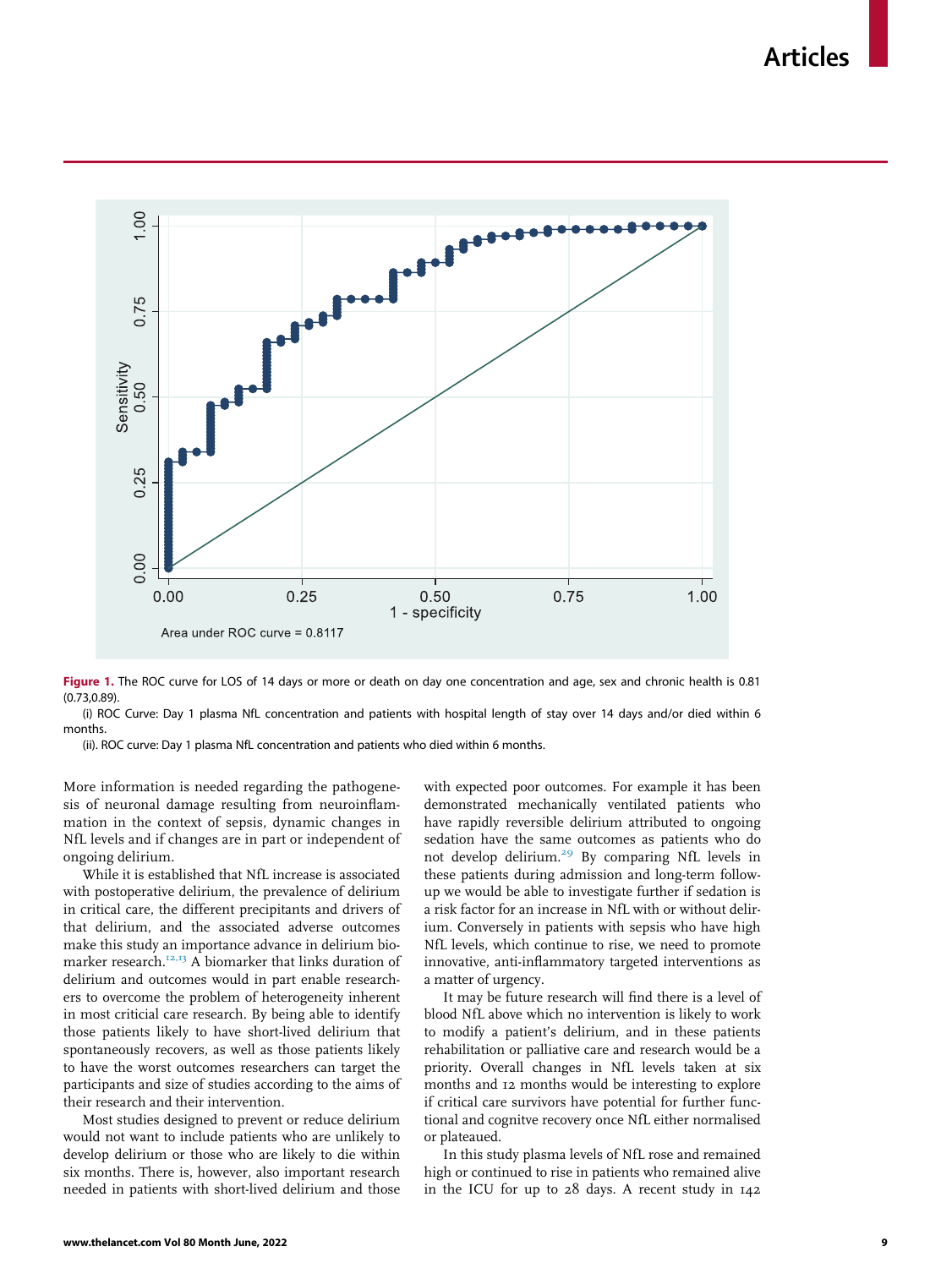COVID-19 critically ill patients compared with controls showed in some individuals, serum NFL rose over time, whereas for others NFL remained relatively consistent or less often fluctuated to varying degrees.<sup>[30](#page-11-16)</sup> Earlier studies in other patient populations have shown that NfL is slow to normalise. Following traumatic brain injury patients had NfL levels significantly increased from admission to neurointensive care unit to day 12, with the highest levels were measured at 12 days after injury.[31](#page-11-17) The levels normalized by 1-year follow-up. Similarly, a study in boxers suggests that it may take several weeks or months after a traumatic brain injury before NFL levels are normalized.[7](#page-10-4) Finally, a post-operative study showed that the delirium group was found to have higher NfL levels that continued to increase at one month after hospitalization, compared with the baseline level.<sup>[14](#page-11-2)</sup> We do not know how long plasma NfL levels remain high after the neuronal damage has stopped and recovery started. This is an important area for future research.

Authors of a review of neurofilaments as markers of neurodegeneration included a study in patients following cerebral infarcts and suggested the release of NfL after acute neuronal damage could be due to continuous breakdown of the blood-brain barrier, but persistent post-ischemic inflammatory and immunological pro-cesses could also explain lengthened NF-L release.<sup>[32](#page-11-18)</sup> In critically ill patients with sepsis these processes could be driven by ongoing inflammatory response. We need to know more about the dynamics of NfL release and how long after neuronal damage and release of into the blood that we can expect the levels to plateau and then fall. Only then can we determine the utility, if any, of serum NfL as an early response to intervention biomarker.

Relevant to critical care patients was a study in 1379 patients that used serum neurofilament light protein to further explore the mechanisms that underlie neuronal damage and cognitive dysfunction in atrial fibrillation.<sup>[33](#page-11-19)</sup> They showed that NfL was associated with worse cognitive performance, which was largely but not exclusively explained by age, co-morbidities, and vascular brain lesions. They also confirmed the strong independent association of NfL with age, which has been demonstrated across a wide variety of patient populations and healthy controls, probably reflecting neurodegenerative processes associated with normal ageing. Importantly, they found that diabetes mellitus was associated with a NfL increase by a similar magnitude as 10 years of age.

Our findings show that plasma NfL level taken in the first three days of intensive care admission has potential to identify patients likely to have seven days or more with brain dysfunction ie. in deep sedation or delirium in the first two weeks of admission, to have a hospital stay of a fortnight or more, and/or die within six months of ICU admission. This would help clinicians to advise patients, family members and primary care physicians

of likely worse short term and long term outcomes, to be more realistic about individual patient's prognoses and enable better informed plans for patient's rehabilitation and follow up needs. Repeated measures in the hospital stay are unlikely to add any more useful information. Routine delirium screening will enable clinicians to determine the progress of acute cognitive recovery.

Measuring plasma NfL levels, however, at three- and or six-month follow-up with cognitive assessments would be extremely informative in determining the impact of interventional delirium research on long-term outcomes. It may also have a role in monitoring longterm clinical recovery over time for patients and family members.

The strengths of this study are the collection and storage of samples within a robust study and the use of a proven sensitive analysis of NfL levels completed in duplicate. We recognize that co-mingling delirium and deep sedation is problematic and a limitation. By incorporating days spent in deep sedation and delirium we were studying more than one state of consciousness. Even patients who did not record days in deep sedation would have experienced fluctuations in levels of arousal either due to an encephalopathy and/ or sedation. There are different states of consciousness critically ill patients experience over time resulting from being encephalopathic plus being in and out of deep sedation or delirium, none of which are desirable. This does not, however, mean that sedation-induced coma, deep sedation and delirium cannot be differentiated in scientific terms only that we are unable to confidently separate our patients into these states throughout their admission.

Our results do not prove that delirium causes neuronal damage resulting in a high NfL rather show that patients with high NfL on admission have more days in delirium and deep sedation, and worse clinical outcomes. Our hypothesis that NfL levels will change during ICU admission was not supported other than showing NfL levels remain high and increase over time in most patients. Our project cannot answer the question as to whether NfL concentrations at admission is simply a marker of vulnerability to delirium and worse clinical outcomes, whether the higher concentrations of NfL is solely related to the severity of the disease that got the patients admitted to the ICU in the first place, or whether delirium/deep sedation itself can cause permanent neuronal damage and worse clinical outcomes. This is a limitation with our study, and a limitation we share with most studies aiming to understand the relationship between acute illness and delirium.[34](#page-11-20)

The weaknesses also include the relatively small number of samples taken after seven days, and the low numbers of follow up cognitive data. The majority of the participants identified as white and we were unable to make any meaningful comparisons based on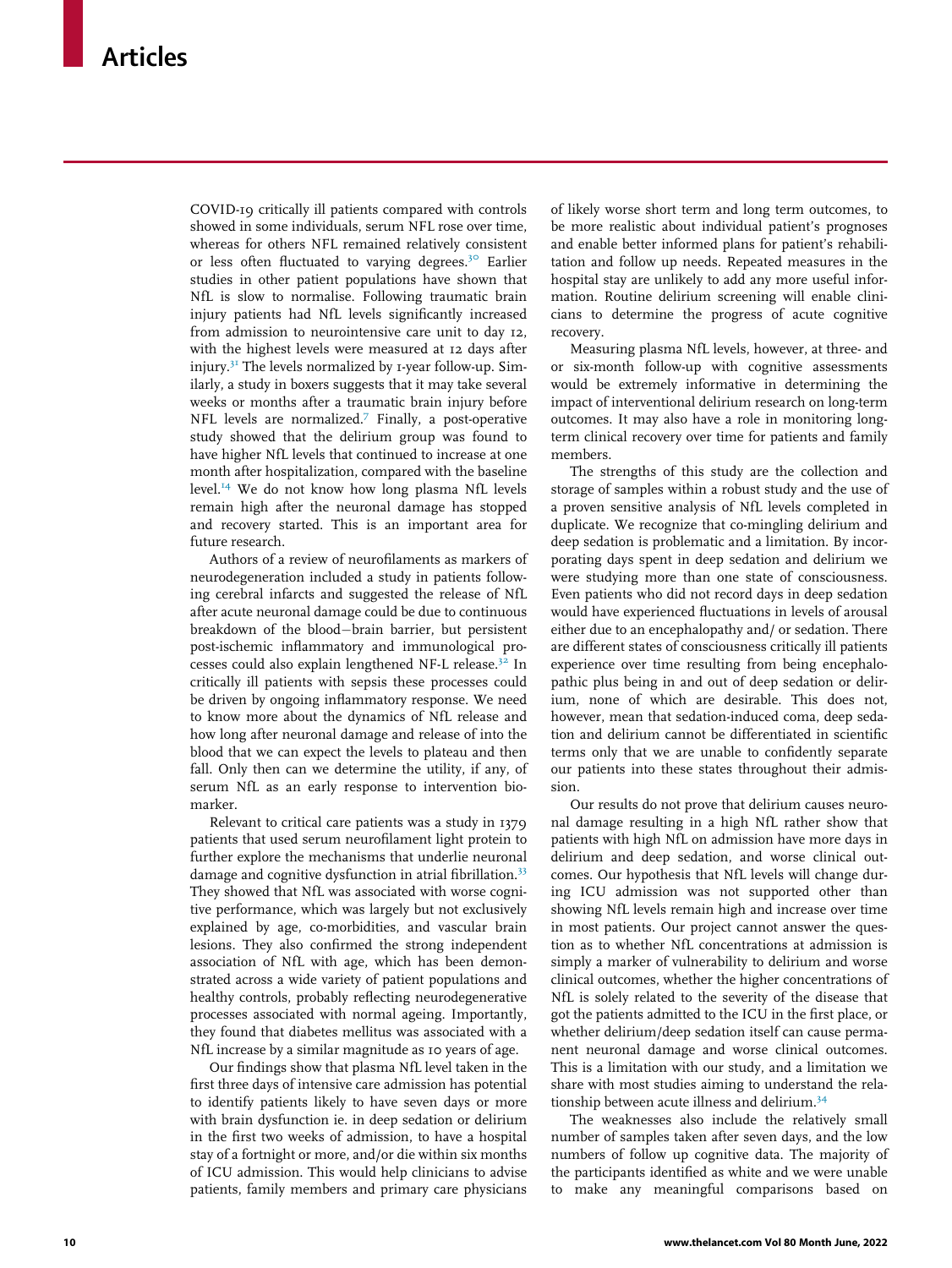ethnicity. The control sample data were historical, generated using the same methods, but a different kit lot and in another laboratory run by co-author Professor Zetterberg (University of Gothenburg). Therefore, comparisons between MoDUS results and the control group should be interpreted with caution. We did not adjust for pre-existing cardiac morbidities, diabetes mellitus or kidney dysfunction (all potential confounders of blood NfL concentration). While we cannot rule out the possibility that part of the NfL increase is the result of peripheral nerve injury it is unlikely to be the consequence of critical care polyneuropathy or myopathy given the timing of the samples.

While we cannot prove inter-rater reliability to evaluate delirium was consistent between the institutions providing the control and study data the same standard assessment tool, CAM-ICU, was used throughout. This is recommended for routine clinical use and research studies. Finally in this study relatively few patients had either no delirium or only one positive delirium assessment although overall days in deep sedation were low at mean number of 0.9, standard deviation 1.5 days.

This study shows that plasma neurofilament light protein correlates with delirium or deep sedation lasting more than one or two days, and unfavourable outcomes in a general adult critical care population. A NfL level taken within three days of admission will help identify patients with an increased risk of mortality or length of stay associated with increased rehabilitation needs following discharge. More research is needed into the dynamics of plasma NfL with regards to the trajectory of blood NfL levels from admission to long-term follow up. Larger studies are also needed with multivariable analyses to determine the extent to which the association of blood NfL levels and sepsis, mortality or length of stay are dependent on days in delirium with or without deep sedation. Future interventional delirium studies should consider either excluding or focusing on patients with sepsis, or at least plan an a priori analysis.

## <span id="page-10-2"></span><span id="page-10-1"></span><span id="page-10-0"></span>Contributors

<span id="page-10-4"></span><span id="page-10-3"></span>VJP, LOW, DMA and HZ conceived and designed the study. AH and RS advised regarding the sample analysis and collected the sample data. AC, VJP, LOW, DMA, RS and HZ contributed to data analysis and interpretation. VJP, LOW, AC, DMA, and HZ drafted the manuscript. All authors contributed to revision of the manuscript and approved the final version.

#### <span id="page-10-5"></span>Data sharing statement

Individual participant data that underlie the results reported in this article, after de-identification (text, tables, figures, and appendices) will be shared beginning three months and ending 36 months following article publication, to researchers who provide a

methodologically sound proposal. Proposals should be directed to Fiona.smith8@nhs.net and to gain access, data requestors will need to sign a data access agreement.

#### Declaration of interests

VJP, LOW, AH, AC and DFM declare no competing interests.

HZ has served at scientific advisory boards and/or as a consultant for Abbvie, Alector, Eisai, Denali, Roche, Wave, Samumed, Siemens Healthineers, Pinteon Therapeutics, Nervgen, AZTherapies, CogRx, and Red Abbey Labs, has given lectures in symposia sponsored by Cellectricon, Fujirebio, Alzecure and Biogen, and is a cofounder of Brain Biomarker Solutions in Gothenburg AB (BBS), which is a part of the GU Ventures Incubator Program.

## Acknowledgments

Funding for this project was provided by Alzheimer's Society UK and UK Dementia Research Institute.

#### Supplementary materials

Supplementary material associated with this article can be found in the online version at doi: $10.1016/j$ . [ebiom.2022.104043](https://doi.org/10.1016/j.ebiom.2022.104043).

#### References

- [Mehta S, Cook D, Devlin JW, et al. Prevalence, risk factors, and out](http://refhub.elsevier.com/S2352-3964(22)00224-9/sbref0001)[comes of delirium in mechanically ventilated adults.](http://refhub.elsevier.com/S2352-3964(22)00224-9/sbref0001) Crit Care Med. [2015;43:557–566.](http://refhub.elsevier.com/S2352-3964(22)00224-9/sbref0001)
- 2 [Pandharipande PP, Girard TD, Jackson JC, et al. Long-term cogni](http://refhub.elsevier.com/S2352-3964(22)00224-9/sbref0002)[tive impairment after critical illness.](http://refhub.elsevier.com/S2352-3964(22)00224-9/sbref0002) N Engl J Med. 2013;369:1306– [1316.](http://refhub.elsevier.com/S2352-3964(22)00224-9/sbref0002)
- 3 [Vasilevskis EE, Chandrasekhar R, Holtze CH, et al. The cost of ICU](http://refhub.elsevier.com/S2352-3964(22)00224-9/sbref0003) [delirium and deep sedation in the intensive care unit patient.](http://refhub.elsevier.com/S2352-3964(22)00224-9/sbref0003) Med Care. 2018;56:890-897.
- 4 [Fong TG, Davis D, Growdon ME, Albuquerque A, Inouye SK. The](http://refhub.elsevier.com/S2352-3964(22)00224-9/sbref0004) [interface between delirium and dementia in elderly adults.](http://refhub.elsevier.com/S2352-3964(22)00224-9/sbref0004) Lancet Neurol[. 2015;14:823–832.](http://refhub.elsevier.com/S2352-3964(22)00224-9/sbref0004)
- 5 [Gaetani L, Blennow K, Calabresi P, Di Filippo M, Parnetti L, Zetter](http://refhub.elsevier.com/S2352-3964(22)00224-9/sbref0005)[berg H. Neurofilament light chain as a biomarker in neurological](http://refhub.elsevier.com/S2352-3964(22)00224-9/sbref0005)
- disorders. [J Neurol Neurosurg Psychiatry](http://refhub.elsevier.com/S2352-3964(22)00224-9/sbref0005). 2019;90:870–881. 6 [Savola O, Pyhtinen J, Leino TK, Siitonen S, Niemel](http://refhub.elsevier.com/S2352-3964(22)00224-9/sbref0006)€a [O, Hillbom M.](http://refhub.elsevier.com/S2352-3964(22)00224-9/sbref0006) [Effects of head and extracranial injuries on serum protein S100B](http://refhub.elsevier.com/S2352-3964(22)00224-9/sbref0006) levels in trauma patients. J Trauma[. 2004 Jun;56\(6\):1229–1234.](http://refhub.elsevier.com/S2352-3964(22)00224-9/sbref0006)
- 7 [Shahim P, Zetterberg H, Tegner Y, Blennow K. Serum neurofila](http://refhub.elsevier.com/S2352-3964(22)00224-9/sbref0007)[ment light as a biomarker for mild traumatic brain injury in con](http://refhub.elsevier.com/S2352-3964(22)00224-9/sbref0007)tact sports. Neurology[. 2017;88:1788–1794.](http://refhub.elsevier.com/S2352-3964(22)00224-9/sbref0007)
- 8 [Disanto G, Barro C, Benkert P, et al. Serum neurofilament light: a](http://refhub.elsevier.com/S2352-3964(22)00224-9/sbref0008) [biomarker of neuronal damage in multiple sclerosis.](http://refhub.elsevier.com/S2352-3964(22)00224-9/sbref0008) Ann Neurol. [2017;81:857–870.](http://refhub.elsevier.com/S2352-3964(22)00224-9/sbref0008)
- 9 [Kuhle J, Nourbakhsh B, Grant D, et al. Serum neurofilament is](http://refhub.elsevier.com/S2352-3964(22)00224-9/sbref0009) [associated with progression of brain atrophy and disability in early](http://refhub.elsevier.com/S2352-3964(22)00224-9/sbref0009) MS. Neurology[. 2017;88:826–831.](http://refhub.elsevier.com/S2352-3964(22)00224-9/sbref0009)
- 10 [Hansson O, Janelidze S, Hall S, et al. Blood-based NfL: a biomarker](http://refhub.elsevier.com/S2352-3964(22)00224-9/sbref0010) [for differential diagnosis of parkinsonian disorder.](http://refhub.elsevier.com/S2352-3964(22)00224-9/sbref0010) Neurology. [2017;88:930–937.](http://refhub.elsevier.com/S2352-3964(22)00224-9/sbref0010)
- [Byrne LM, Rodrigues FB, Blennow K, et al. Neurofilament light](http://refhub.elsevier.com/S2352-3964(22)00224-9/sbref0011) [protein in blood as a potential biomarker of neurodegeneration in](http://refhub.elsevier.com/S2352-3964(22)00224-9/sbref0011) [Huntington](http://refhub.elsevier.com/S2352-3964(22)00224-9/sbref0011)'[s disease: a retrospective cohort analysis.](http://refhub.elsevier.com/S2352-3964(22)00224-9/sbref0011) Lancet Neurol[. 2017;16:601–609.](http://refhub.elsevier.com/S2352-3964(22)00224-9/sbref0011)